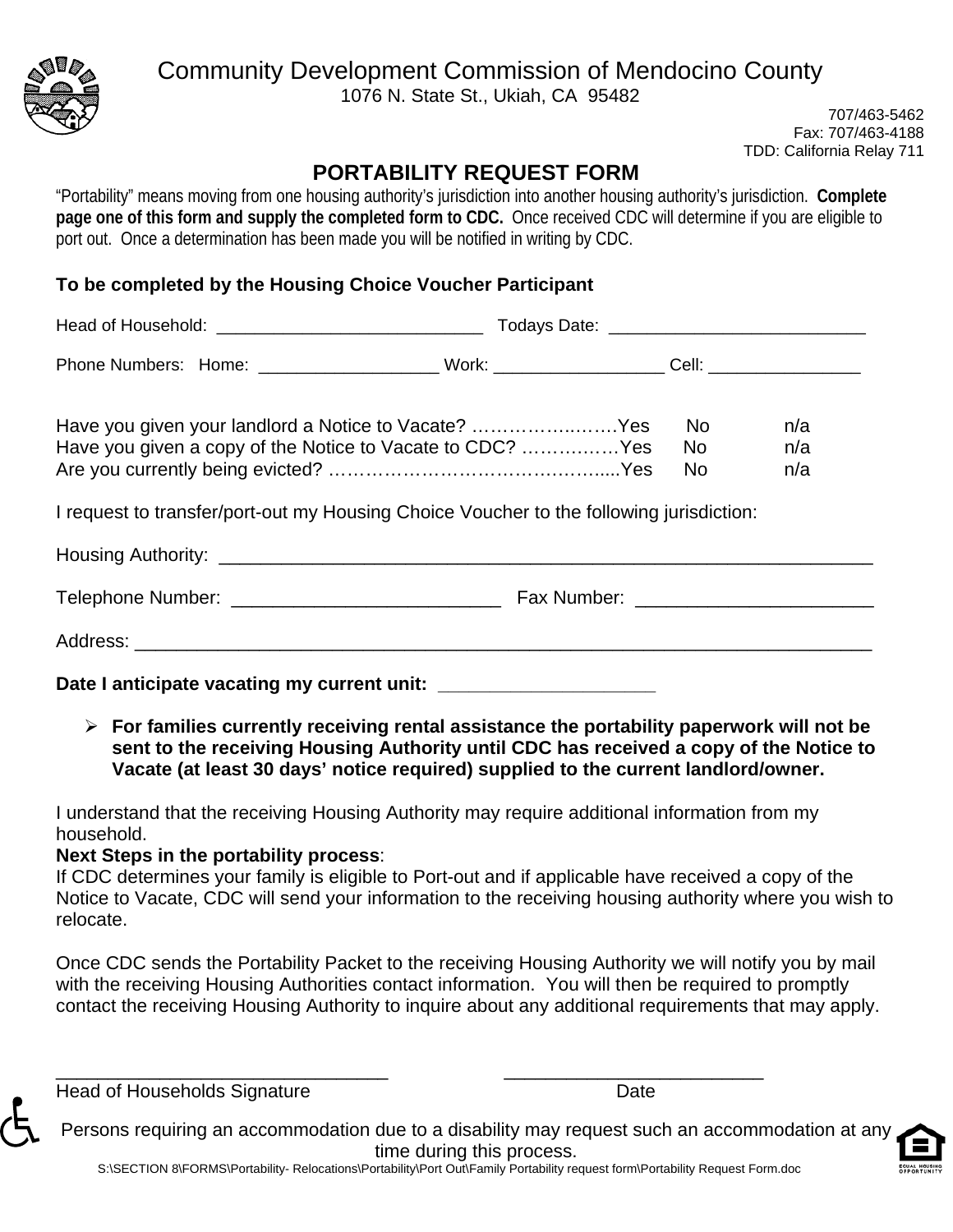Community Development Commission of Mendocino County

1076 N. State St., Ukiah, CA 95482



707/463-5462 Fax: 707/463-4188 TDD: California Relay 711

|  | Portability Request Form |  |
|--|--------------------------|--|
|  |                          |  |

| <b>AGENCY USE ONLY</b>                                                                                                                                                                                      |                           | HOH: ________________________<br>HPS: ___________________ |
|-------------------------------------------------------------------------------------------------------------------------------------------------------------------------------------------------------------|---------------------------|-----------------------------------------------------------|
|                                                                                                                                                                                                             |                           |                                                           |
| CDC recently received a portability request form from one of our Housing Choice Voucher<br>Participants. Please complete the following information and fax back to this agency as soon as<br>possible.      |                           |                                                           |
|                                                                                                                                                                                                             |                           |                                                           |
| $\Box$ This Housing Authority will absorb the family upon receipt of the HUD-52665.<br>$\Box$ This Housing Authority will not absorb the family and will bill your agency upon receipt of the<br>HUD-52665. |                           |                                                           |
| Please indicate the following:<br>(Does not apply for current program participants, only applicants)                                                                                                        |                           |                                                           |
| <b>Payment Standards:</b>                                                                                                                                                                                   |                           |                                                           |
| Studio: _______________ One Bedroom: _______________ Two Bedroom: ______________                                                                                                                            |                           |                                                           |
|                                                                                                                                                                                                             |                           |                                                           |
| Name and Phone Number of Housing Authority Representative this participant may contact.                                                                                                                     |                           |                                                           |
| Name                                                                                                                                                                                                        |                           |                                                           |
| Phone #                                                                                                                                                                                                     |                           |                                                           |
| Signature of HA Representative who completed form                                                                                                                                                           | <b>Title</b>              |                                                           |
| Phone #                                                                                                                                                                                                     | Date                      |                                                           |
| Persons requiring an accommodation due to a disability may request such an accommodation at any                                                                                                             | time during this process. |                                                           |

S:\SECTION 8\FORMS\Portability- Relocations\Portability\Port Out\Family Portability request form\Portability Request Form.doc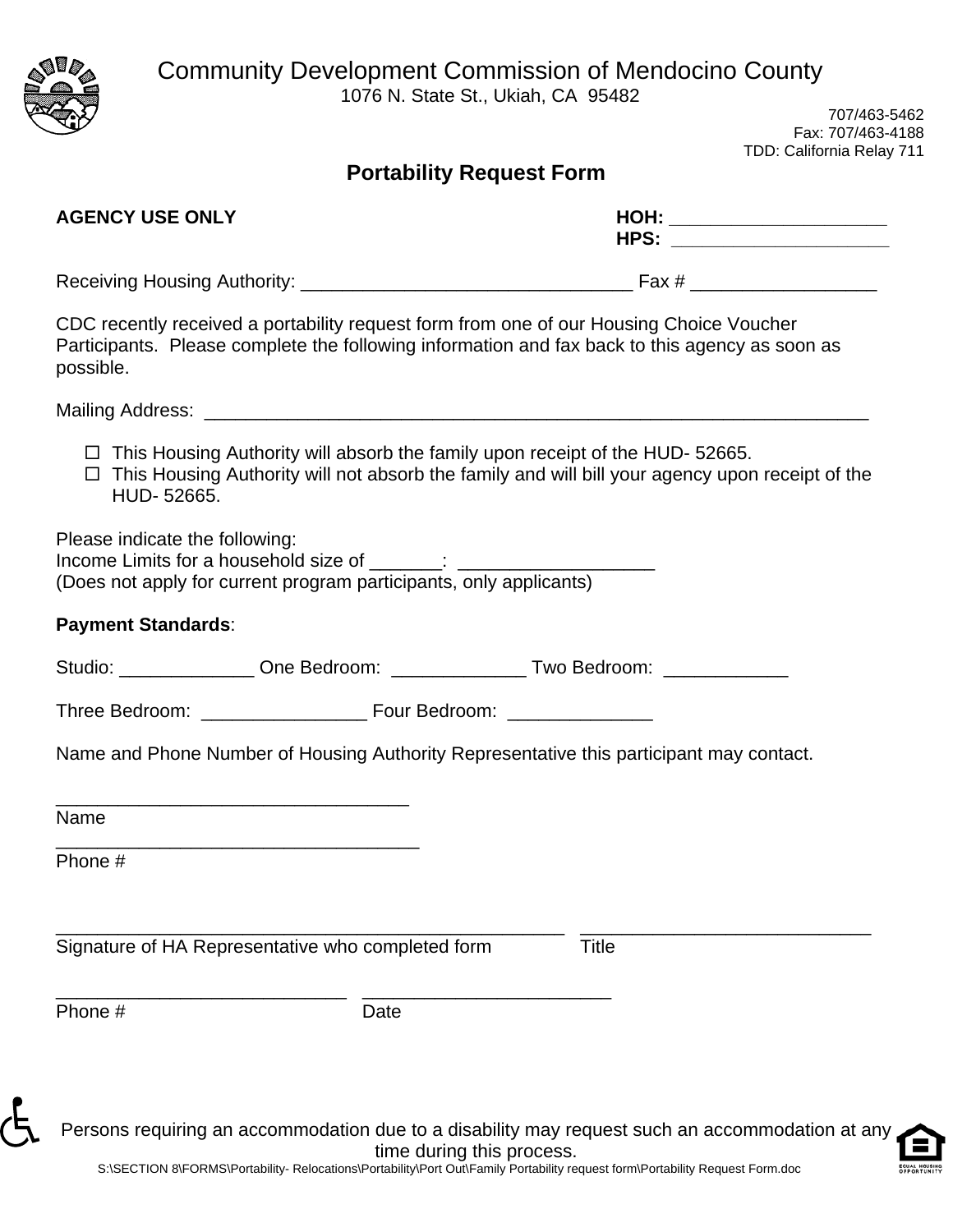## What is Portability?

agency (PHA) that first gave you the voucher outside the jurisdiction of the public housing **Intial PHA).** when you were selected for the program (the rental subsidy when you move to a location which your family can transfer or "port" your (HCV) program refers to the process through "Portability" in the Housing Choice Voucher

PHA. area to which you are moving is called the receiving The agency that will administer your assistance in the

during this one-year period. the initial PHA may allow new families to port initial PHA for a year before they can port. But, New families have to live in the jurisdiction of the



Construction of the construction

- 1. You must notify the initial PHA that you would like to port and to which area you are moving
- $\ddot{\sim}$ The initial PHA will determine if you are eligible to move. For example, the PHA will determine whether you have moved out of your unit in accordance with your lease
- $\ddot{\omega}$ If eligible to move, the initial PHA will issue and send all relevant paperwork to the receiving PHA. you a voucher (if it has not done so already)
- 4. If you are currently assisted, you must give accordance with your lease. your landlord notice of your intent to vacate in

## **Contacting the Receiving PHA**

1. Your case manager will let you know how and when to contact the receiving PHA. Your case manager must give you enough information so that you know how to contact the receiving PHA.

that serve the area. If you prefer, you may request that the initial PHA selects the receiving PHA for you. may choose the receiving PHA. The initial PHA will give you the contact information for the PHAs 2. If there is more than one PHA that administers the HCV program where you wish to move, you

as whether the receiving PHA operates a Family Self-Sufficiency or Homeownership receiving PHAs, but you may wish to find out more details when contacting them (such brogram). Generally, the initial PHA is not required to give you any other information about the